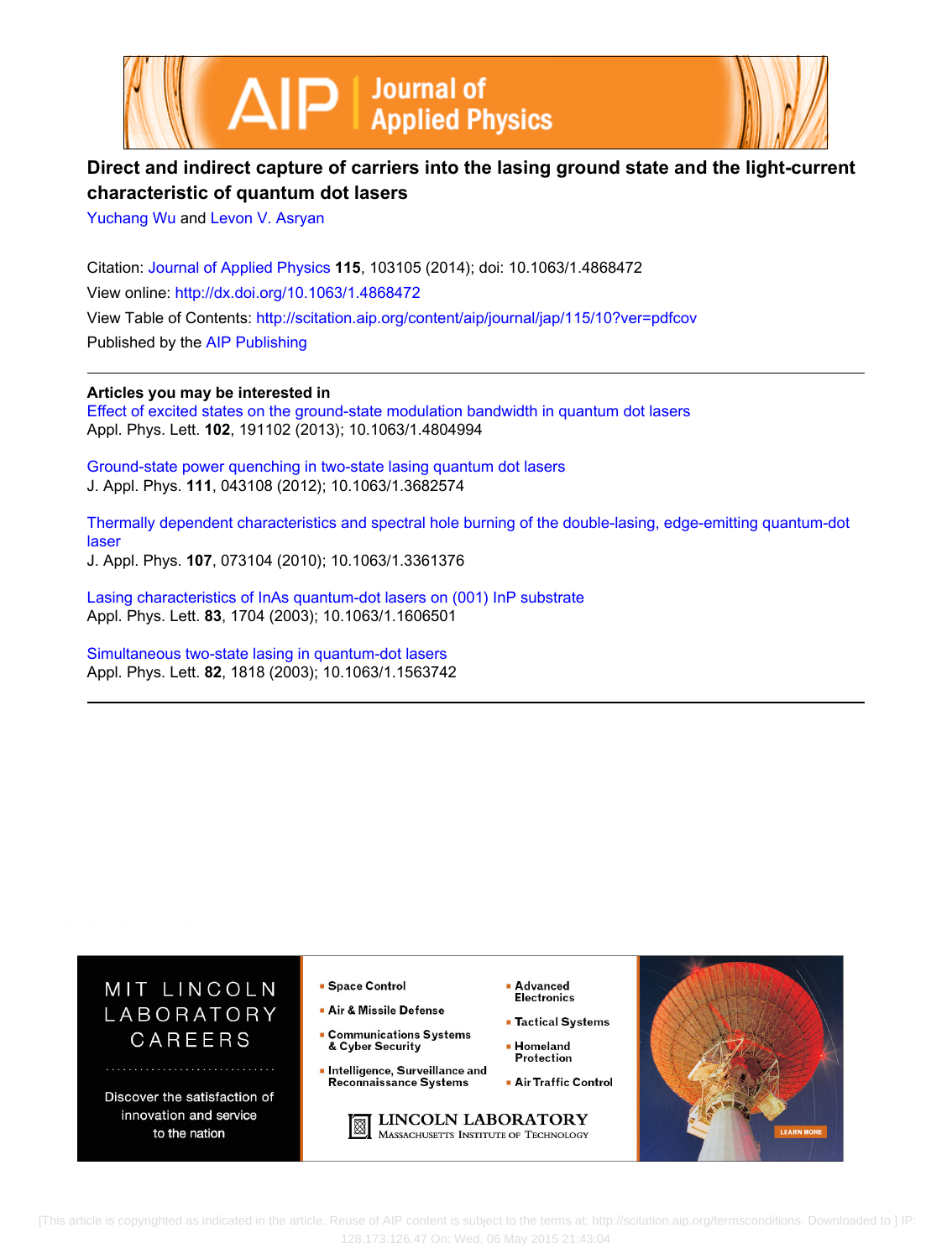

# <span id="page-1-0"></span>[Direct and indirect capture of carriers into the lasing ground state](http://dx.doi.org/10.1063/1.4868472) [and the light-current characteristic of quantum dot lasers](http://dx.doi.org/10.1063/1.4868472)

Yuchang Wu<sup>a)</sup> and Levon V. Asryan<sup>b)</sup>

Virginia Polytechnic Institute and State University, Blacksburg, Virginia 24061, USA

(Received 18 January 2014; accepted 3 March 2014; published online 13 March 2014)

We calculate the light-current characteristic (LCC) of a quantum dot (QD) laser under the conditions of both direct and indirect capture of carriers from the optical confinement layer into the lasing ground state in QDs. We show that direct capture is a dominant process determining the ground-state LCC. Only when direct capture is slow, the role of indirect capture (capture into the QD excited state and subsequent intradot relaxation to the ground state) becomes important.  $\odot$  2014 AIP Publishing LLC. [\[http://dx.doi.org/10.1063/1.4868472](http://dx.doi.org/10.1063/1.4868472)]

# I. INTRODUCTION

Excited states in quantum dots (QDs) strongly affect the operation of OD lasers.<sup>[1–18](#page-5-0)</sup> In Refs. [19–21](#page-5-0), the lightcurrent characteristic (LCC) of semiconductor lasers (the optical power as a function of the pump current) was calculated considering only direct capture of carriers from the optical confinement layer (OCL) into the lasing state in a quantum-confined active region. In Ref. [9,](#page-5-0) the LCC of a QD laser was studied assuming only an indirect (excited-statemediated) mechanism of capture into the QD ground state. In this work, we calculate the LCC of a QD laser under realistic conditions of both direct and indirect capture into the lasing ground state in QDs. We focus here on the effects of carrier exchange between a bulk OCL and zero-dimensional QDs and intradot relaxation. We show that, while indirect capture (capture into the QD excited state and subsequent intradot relaxation to the ground state) plays a part in determining the ground-state LCC, the role of direct capture is dominant.

# II. RATE EQUATIONS MODEL

We use the following set of steady-state rate equations: for free carriers in the OCL ( $\partial n_{\text{OCL}}/\partial t = 0$ ),

$$
\frac{j}{eb} - \sigma_{n2} v_n \frac{N_S}{b} (1 - f_{n2}) n_{\text{OCL}} + \sigma_{n2} v_n n_2 \frac{N_S}{b} f_{n2} \n- \sigma_{n1} v_n \frac{N_S}{b} (1 - f_{n1}) n_{\text{OCL}} + \sigma_{n1} v_n n_1 \frac{N_S}{b} f_{n1} - B n_{\text{OCL}}^2 = 0,
$$
\n(1)

for carriers confined in the QD excited state  $[2(N<sub>S</sub>/b)\partial f<sub>n2</sub>/\partial t = 0],$ 

$$
\sigma_{n2}v_{n}\frac{N_{S}}{b}(1-f_{n2})n_{\text{OCL}} - \sigma_{n2}v_{n}n_{2}\frac{N_{S}}{b}f_{n2} + \frac{N_{S}}{b}\frac{f_{n1}(1-f_{n2})}{\tau_{12}} - \frac{N_{S}}{b}\frac{f_{n2}(1-f_{n1})}{\tau_{21}} - \frac{N_{S}}{b}\frac{f_{n2}^{2}}{\tau_{\text{QD2}}} = 0, (2)
$$

a)Electronic mail: [yuchangw@vt.edu](mailto:yuchangw@vt.edu)

b)Electronic mail: [asryan@vt.edu](mailto:asryan@vt.edu)

### 0021-8979/2014/115(10)/103105/5/\$30.00 115, 103105-1 CDM 115, 103105-1 CDM 2014 AIP Publishing LLC

for carriers confined in the QD ground state  $[2(N<sub>S</sub>/b)\partial f<sub>n1</sub>/\partial t = 0],$ 

$$
\sigma_{n1}v_{n}\frac{N_{S}}{b}(1-f_{n1})n_{\text{OCL}} - \sigma_{n1}v_{n}n_{1}\frac{N_{S}}{b}f_{n1} + \frac{N_{S}}{b}\frac{f_{n2}(1-f_{n1})}{\tau_{21}} - \frac{N_{S}}{b}\frac{f_{n1}(1-f_{n2})}{\tau_{12}} - \frac{N_{S}}{b}\frac{f_{n1}^{2}}{\tau_{\text{QD1}}} - v_{g}g_{1}^{\text{max}}(2f_{n1} - 1)\frac{N_{1}}{Sb} = 0,
$$
\n(3)

and for photons  $(\partial N_1/\partial t = 0)$ ,

$$
v_g g_1^{\max}(2f_{n1} - 1)N_1 - v_g \beta N_1 = 0,
$$
\n(4)

where  $n_{\text{OCL}}$  is the free-carrier density in the OCL,  $f_{n1}$  and  $f_{n2}$ are the occupancies of the ground and excited state in a QD, and  $N_1$  is the number of photons in the ground-state lasing mode.

The parameters in Eqs.  $(1)$ – $(4)$  are as follows: *j* is the injection current density,  $e$  is the electron charge,  $b$  is the OCL thickness,  $v_n$  is the free-carrier thermal velocity in the OCL,  $N<sub>S</sub>$  is the surface density of QDs, B is the spontaneous radiative recombination constant for the OCL,  $\tau_{OD1}$  and  $\tau_{OD2}$  are the spontaneous radiative recombination lifetimes via the QD ground and excited state,  $S = WL$  is the cross section of the junction,  $W$  is the lateral size of the device, and  $L$ is the cavity length.

To adequately describe the carrier exchange between the OCL and QDs, we use the cross-sections  $\sigma_{n1}$  and  $\sigma_{n2}$  of carrier capture from the OCL into the QD ground and excited state.

The quantities  $n_1$  and  $n_2$  entering into the rates of thermal escape of carriers from the QD ground and excited state to the OCL [see Eqs. (1)–(3)] are given by  $n_1 =$  $N_c^{3D}$  exp ( $-E_{n1}/T$ ) and  $n_2 = N_c^{3D}$  exp ( $-E_{n2}/T$ ), where  $E_{n1}$ and  $E_{n2}$  are the energies of carrier excitation from the QD ground and excited state to the OCL (Fig. [1\)](#page-2-0), and  $T$  is the temperature (in units of energy).

In Eqs. (2) and (3),  $\tau_{12}$  is the upward (ground-to-excited state) transition time and  $\tau_{21}$  is the excited-to-ground state relaxation time in a QD. The detailed balance condition yields the following relationship between these intradot times: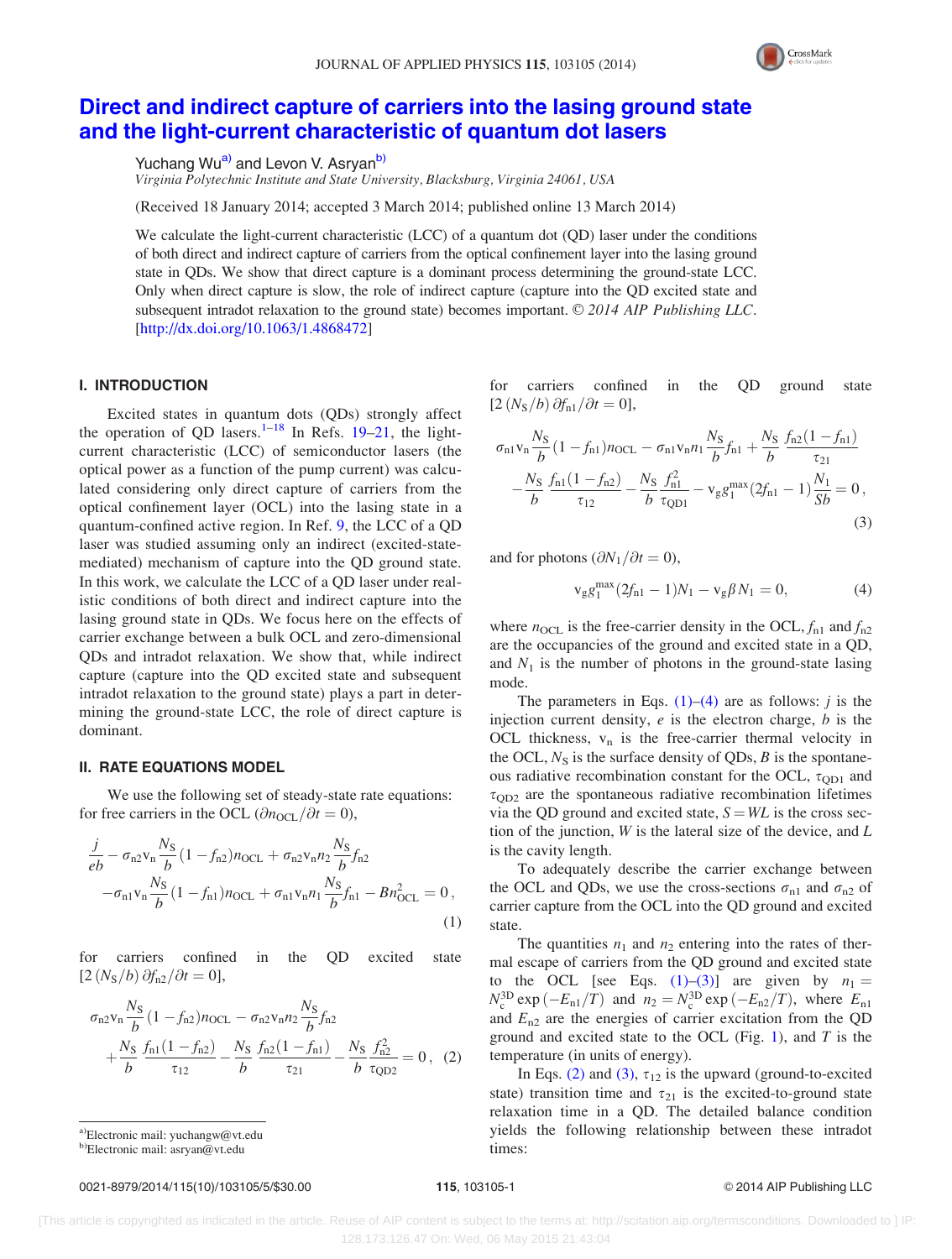$$
\tau_{12} = \tau_{21} \exp\left(\frac{E_{n1} - E_{n2}}{T}\right). \tag{5}
$$

<span id="page-2-0"></span>In Eqs. [\(3\)](#page-1-0) and [\(4\)](#page-1-0),  $v_g$  is the group velocity of light,  $g_1^{\text{max}}$ in Eqs. (3) and (4),  $v_g$  is the group velocity of light,  $g_1$ <br>is the maximum modal gain of ground-state lasing,<sup>[22](#page-5-0)</sup>  $\beta = (1/L) \ln(1/R)$  is the mirror loss, and R is the facet reflectivity.

We use quadratic (in free-carrier density  $n_{\text{OCL}}$  and confined-carrier level occupancies  $f_{n1}$  and  $f_{n2}$ ) rates [the last terms in the left-hand sides of Eqs.  $(1)$  and  $(2)$  and the fifth term in the left-hand side of Eq. [\(3\)\]](#page-1-0) for spontaneous radiative recombination in the OCL and QDs, since this process is bimolecular.<sup>[22](#page-5-0)</sup>

We focus here on the effects of carrier capture into QDs and intradot relaxation on the lower- (ground-) state lasing, and, for this reason, we do not consider the stimulated emission via the upper (excited) state in QDs. To rule out the stimulated emission via the excited state in QDs, we set the maximum modal gain via excited-state transitions lower than the mirror loss  $\beta$ . Correspondingly, our model does not incorporate the onset of excited-state lasing with increasing pump current, simultaneous two (or even more) state lasing, or quenching of ground-state lasing—see, e.g., Refs. [1–8](#page-5-0) and Refs. [10–18](#page-5-0) for discussion of these and other interesting phenomena occuring due to the presence of excited states in QDs.

Our model does not also include the electron-hole asymmetry. Consideration of the electron-hole asymmetry would involve at least seven rate equations instead of four equations  $(1)–(4)$ .

Solving the set of rate equations  $(1)$ – $(4)$  and finding the number of photons  $N_1$  in the lasing mode will give us the output optical power of the laser,

$$
P = \hbar \omega \,\mathbf{v}_{\mathrm{g}} \,\beta N_1 = \hbar \omega \,\frac{N_1}{\tau_{\mathrm{ph}}},\tag{6}
$$

where  $\hbar \omega$  is the energy of photons emitted via the groundstate transitions and we introduced the photon lifetime in the cavity,

$$
\tau_{\rm ph} = \frac{1}{v_{\rm g}\beta}.\tag{7}
$$

#### III. SOLUTIONS OF RATE EQUATIONS

As seen from Eq.  $(4)$ , for the number of photons to be nonzero ( $N_1 \neq 0$ ), the condition of equality of the gain to the loss should hold



FIG. 1. Carrier excitation energies  $E_{n1}$  and  $E_{n2}$  from the QD ground and excited state to the OCL. For the QD laser structures considered in this paper,  $E_{n1} = 49$  meV and  $E_{n2} = 23$  meV.

$$
g_1^{\max}(2f_{n1} - 1) = \beta, \qquad (8)
$$

which immediately yields the following expression for the ground-state level occupancy in QDs:

$$
f_{\rm nl} = \frac{1}{2} \left( 1 + \frac{\beta}{g_1^{\rm max}} \right). \tag{9}
$$

As seen from Eq.  $(9)$ ,  $f_{n1}$  does not depend on j, i.e., is pinned at its threshold value. In contrast to  $f_{n1}$ , as shown below [Figs.  $2(a)$  and  $2(b)$ ], the excited-state level occupancy



FIG. 2. Excited-state level occupancy in QDs (a), free-carrier density in the OCL (b), and internal differential quantum efficiency (c) vs. excess of the injection current density over the threshold current density for different values of the capture cross-section  $\sigma_{n1}$  into the QD ground state. The horizontal dashed-dotted line in (a) shows the ground-state level occupancy. The values of parameters  $\sigma_{n1}$ ,  $\sigma_{n2}$ , and  $\tau_{21}$  are indicated in the inset to (b).

 [This article is copyrighted as indicated in the article. Reuse of AIP content is subject to the terms at: http://scitation.aip.org/termsconditions. Downloaded to ] IP: 128.173.126.47 On: Wed, 06 May 2015 21:43:04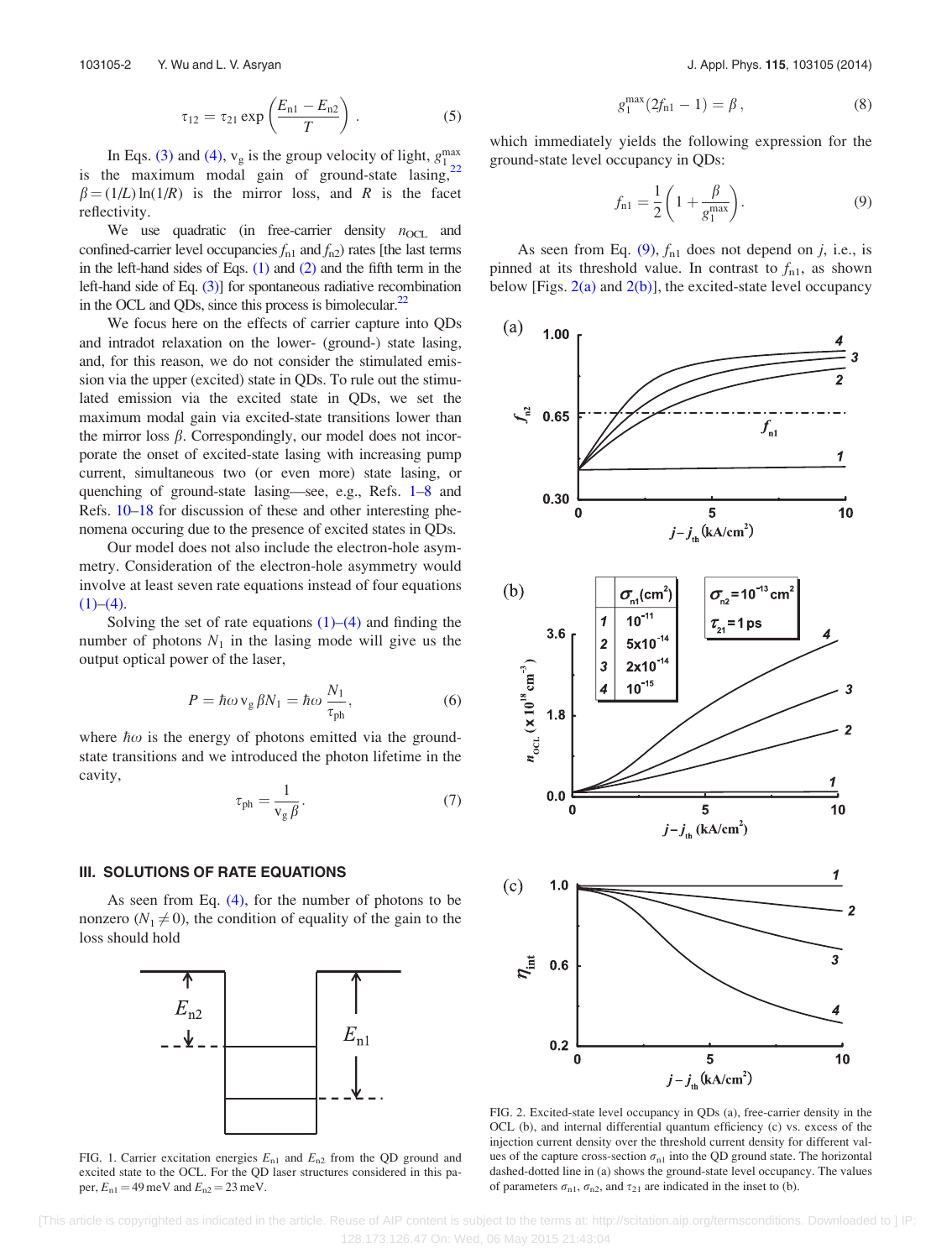<span id="page-3-0"></span>in QDs,  $f_{n2}$ , and the free-carrier density in the OCL,  $n_{\text{OCL}}$ , increase with  $j$  above the lasing threshold.

We use the following approach to solving the rate equations: we express  $n_{\text{OCL}}$  and the number of photons  $N_1$  in terms of  $f_{n2}$ , and then obtain a single equation for finding  $f_{n2}$ [Eq. (13) below].

From Eq. [\(2\),](#page-1-0) the free-carrier density in the OCL can be written as follows in terms of  $f_{n2}$ :

$$
n_{\text{OCL}}(f_{n2}) = n_2 \frac{f_{n2}}{1 - f_{n2}} + \frac{1}{\sigma_{n2} v_n} \frac{1}{1 - f_{n2}} \times \left[ \frac{f_{n2} (1 - f_{n1})}{\tau_{21}} - \frac{f_{n1} (1 - f_{n2})}{\tau_{12}} + \frac{f_{n2}^2}{\tau_{\text{QD2}}} \right]. \tag{10}
$$

From Eq. [\(3\)](#page-1-0), we have for the number of photons

$$
N_1(f_{n2}) = \left[\tau_{ph}N_S S \,\sigma_{n1}v_n(1 - f_{n1})\,n_{OCL}(f_{n2}) - \sigma_{n1}v_n n_1 f_{n1}\right. \\
\left. + \frac{f_{n2}(1 - f_{n1})}{\tau_{21}} - \frac{f_{n1}(1 - f_{n2})}{\tau_{12}} - \frac{f_{n1}^2}{\tau_{QD1}}\right].\n\tag{11}
$$

An expression for  $N_1$  equivalent to Eq. (11) can also be obtained by adding Eqs. [\(2\)](#page-1-0) and [\(3\)](#page-1-0)

$$
N_1(f_{n2}) = \tau_{ph} N_S S \left\{ \left[ \sigma_{n1} v_n (1 - f_{n1}) n_{\text{OCL}}(f_{n2}) - \sigma_{n1} v_n n_1 f_{n1} \right] + \left[ \sigma_{n2} v_n (1 - f_{n2}) n_{\text{OCL}}(f_{n2}) - \sigma_{n2} v_n n_2 f_{n2} \right] - \frac{f_{n1}^2}{\tau_{\text{QD1}}} - \frac{f_{n2}^2}{\tau_{\text{QD2}}} \right\}.
$$
 (12)

Adding equations  $(1)$ ,  $(2)$ , and  $(3)$ , we can naturally express the injection current density as a sum of the current densities of spontaneous recombination in the OCL and in QDs (the first three terms in the right-hand side below) and stimulated recombination in QDs (the last term)

$$
j = e b B n_{\text{OCL}}^2(f_{\text{n}2}) + e N_{\text{S}} \frac{f_{\text{n}1}^2}{\tau_{\text{QD}1}} + e N_{\text{S}} \frac{f_{\text{n}2}^2}{\tau_{\text{QD}2}} + \frac{e}{S} \frac{N_1(f_{\text{n}2})}{\tau_{\text{ph}}}.
$$
 (13)

Equation (13) [wherein  $n_{\text{OCL}}(f_{n2})$  and  $N_1(f_{n2})$  are given by Eqs. (10) and (11), respectively] presents the injection current density  $j$  as an explicit function of the excited-state level occupancy in QDs  $f_{n2}$ . We need to find the inverse function, i.e.,  $f_{n2}$  versus *j*. In terms of  $f_{n2}$ , Eq. (13) can be presented as a quartic equation. Solving this equation, we obtain  $f_{n2}(j)$ ; then, using Eqs. (10) and (11), we calculate  $n_{\text{OCL}}(j)$ and  $N_1(j)$ , and finally  $P(j)$  [see Eq. [\(6\)\]](#page-2-0).

Equation (13) can also be written as

$$
j = jth + \Delta jspon(j) + jstim(j),
$$
 (14)

where

$$
j_{\text{th}} = eN_{\text{S}} \frac{f_{\text{n1}}^2}{\tau_{\text{QD1}}} + eN_{\text{S}} \frac{f_{\text{n2},\text{th}}^2}{\tau_{\text{QD2}}} + ebbn_{\text{QCL},\text{th}}^2 \tag{15}
$$

is the threshold current density (see Appendix for the expressions for the free-carrier density in the OCL  $n_{\text{OCL, th}}$  and the excited-state level occupancy in QDs  $f_{n2,th}$  at the lasing threshold),

$$
\Delta j_{\rm spon}(j) = \frac{eN_{\rm S}}{\tau_{\rm QD2}} [f_{\rm n2}^2(j) - f_{\rm n2, th}^2] + ebB [n_{\rm OCL}^2(j) - n_{\rm OCL, th}^2]
$$
\n(16)

is the raise in the spontaneous radiative recombination current density above the lasing threshold, and

$$
j_{\text{stim}}(j) = \frac{e}{S} \frac{N_1(j)}{\tau_{\text{ph}}} \tag{17}
$$

is the stimulated recombination current density.

For the internal differential quantum efficiency (efficiency of stimulated recombination),  $^{23}$  $^{23}$  $^{23}$  we have

$$
\eta_{\rm int}(j) = \frac{j_{\rm sim}(j)}{j - j_{\rm th}} = 1 - \frac{\Delta j_{\rm spon}(j)}{j - j_{\rm th}}
$$
  
= 
$$
1 - \frac{\frac{eN_{\rm s}}{\tau_{\rm OD2}} [f_{\rm n2}^2(j) - f_{\rm n2, th}^2] + ebB [n_{\rm OCL}^2(j) - n_{\rm OCL, th}^2]}{j - j_{\rm th}}.
$$
(18)

# IV. DISCUSSION

For our calculations, we use a GaInAsP heterostructure operating at room-temperature.<sup>[24,25](#page-5-0)</sup> The lasing wavelength is near  $1.55 \mu m$ . The maximum gain for the ground-state transitions  $g_1^{\text{max}} = 29.52 \text{ cm}^{-1}$ , which corresponds to 10% QD-size fluctuations and surface density of QDs  $N<sub>S</sub> = 6.11$  $\times 10^{10}$  cm<sup>-2</sup>. We assume the mirror loss  $\beta = 10$  cm<sup>-1</sup> (for as-cleaved facet reflectivity  $R = 0.32$ , this corresponds to the cavity length  $L = 1.139$  mm). The OCL thickness  $b = 0.28 \,\mu\text{m}$  and the lateral size  $W = 2 \,\mu\text{m}$ .

Figures  $2(a)$  and  $2(b)$  show the excited-state level occupancy in QDs and the free-carrier density in the OCL against excess of the injection current density over the threshold current density. As seen from the figures, carriers accumulate in non-lasing states in the OCL and QDs above the lasing threshold—both  $f_{n2}$  and  $n_{\text{OCL}}$  raise with j. The accumulation is due to delay in carrier delivery (capture and intradot relaxation) from these non-lasing states into the lasing state in QDs. When the capture into the QD ground state is very fast (curve 1 in the figures),  $f_{n2}$  and  $n_{\text{OCL}}$  are practically constant.

Figure  $2(c)$  shows the internal differential quantum efficiency against excess injection current density for different values of the capture cross-section  $\sigma_{n1}$  into the QD ground state. As seen from the figure,  $\eta_{int}$  decreases with increasing j. As clear from Eq.  $(18)$ , this decrease is related to a raise  $\Delta j_{\rm spon}$  in the spontaneous radiative recombination current density above the lasing threshold caused in turn by a raise in  $f_{n2}$  and  $n_{\text{OCL}}$ . With making faster the direct capture (increasing  $\sigma_{n1}$ ), fewer carriers are accumulated in non-lasing states thus reducing  $\Delta j_{\text{spon}}$  and enhancing  $\eta_{\text{int}}$ . At very fast direct capture [curve 1 in Fig. [2\(c\)](#page-2-0)],  $\eta_{int}$  is almost unchanged with increasing j.

The output optical power vs. excess of the injection current density *j* over the threshold current density  $j_{th}$  is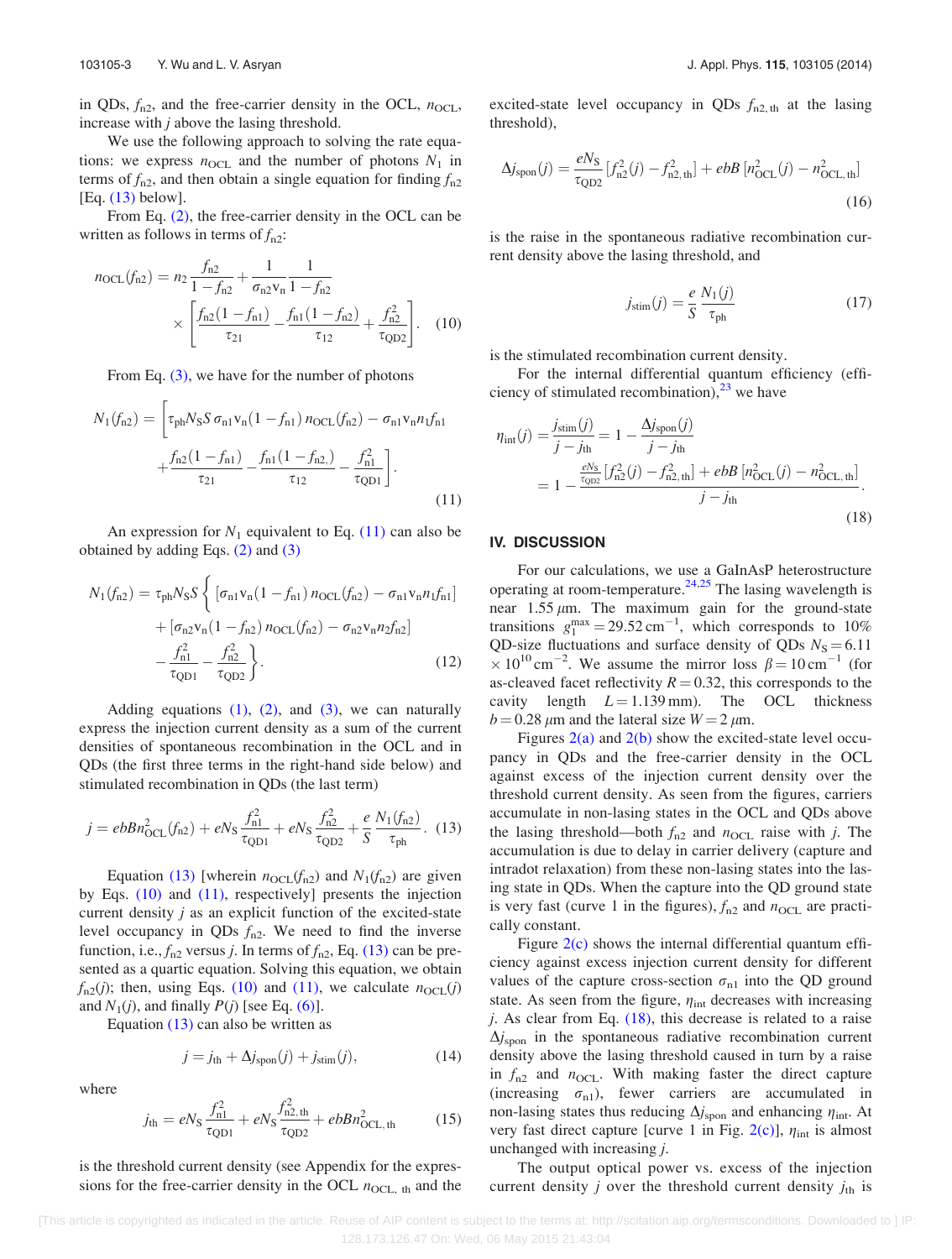<span id="page-4-0"></span>shown in Fig. 3 for wide ranges of parameters  $\sigma_{n1}$ ,  $\sigma_{n2}$ , and  $\tau_{21}$ . In Fig. 3(a),  $\sigma_{n1}$  is different for different curves, while  $\sigma_{n2}$  and  $\tau_{21}$  are fixed. In Fig. 3(b),  $\sigma_{n2}$  is different for different curves, while  $\sigma_{n1}$  and  $\tau_{21}$  are fixed. In Fig. 3(c),  $\tau_{21}$  is



FIG. 3. Light-current characteristic of a QD laser. The abscissa shows the excess of the injection current density over the threshold current density that is why all the curves start from the origin. In (a),  $\sigma_{n1}$  is different for different curves, while  $\sigma_{n2}$  and  $\tau_{21}$  are fixed. In (b),  $\sigma_{n2}$  is different for different curves, while  $\sigma_{n1}$  and  $\tau_{21}$  are fixed. In (c),  $\tau_{21}$  is different for different curves, while  $\sigma_{n1}$  and  $\sigma_{n2}$  are fixed. The values of parameters  $\sigma_{n1}$ ,  $\sigma_{n2}$ , and  $\tau_{21}$  are indicated in the corresponding insets.

different for different curves, while  $\sigma_{n1}$  and  $\sigma_{n2}$  are fixed. With increasing either  $\sigma_{n1}$  or  $\sigma_{n2}$  and with decreasing  $\tau_{21}$ , the LCC becomes more linear and the output power becomes higher at the same value of  $j - j_{th}$ . As seen from Fig.  $3(a)$ , the effect of direct capture (capture into the QD ground state) on the LCC is strong. The role of indirect capture (capture into the QD excited state and subsequent intradot relaxation), as seen from Figs.  $3(b)$  and  $3(c)$ , becomes important only when direct capture is slow. In order to show a noticeable change in the LCC in Figs.  $3(b)$  and  $3(c)$ , we used a small  $\sigma_{n1}$  and varied  $\sigma_{n2}$  and  $\tau_{21}$  within entire ranges of their possible values  $[\sigma_{n2}$ —from infinity (instantaneous capture into the excited state) to zero (no capture into the excited state),  $\tau_{21}$ —from zero (instantaneous intradot relaxation) to infinity (no intradot relaxation)].

#### V. CONCLUSIONS

We have calculated the LCC of a QD laser under the conditions of both direct and indirect capture of carriers from the OCL into the lasing ground state in QDs. We have shown that direct capture is a dominant process determining the groundstate LCC. Only when direct capture is slow, the role of indirect capture (capture into the excited state and subsequent intradot relaxation to the ground state) becomes important.

# ACKNOWLEDGMENTS

This work was supported by the U.S. Army Research Office (Grant No. W911NF-13-1-0445).

# APPENDIX: EXCITED-STATE LEVEL OCCUPANCY IN QDS AND FREE-CARRIER DENSITY IN THE OCL AT THE LASING THRESHOLD

At the lasing threshold, the number of photons  $N_1 = 0$ . The free-carrier density in the OCL at the lasing threshold can be obtained from either of equations  $(10)$ ,  $(11)$ , or  $(12)$ . Correspondingly, we have the following three equivalent expressions for  $n_{\text{OCL, th}}$ :

$$
n_{\text{OCL},\text{th}} = n_2 \frac{f_{n2,\text{th}}}{1 - f_{n2,\text{th}}} + \frac{1}{\sigma_{n2} v_n} \frac{1}{1 - f_{n2,\text{th}}}
$$

$$
\times \left[ \frac{f_{n2,\text{th}}(1 - f_{n1})}{\tau_{21}} - \frac{f_{n1}(1 - f_{n2,\text{th}})}{\tau_{12}} + \frac{f_{n2,\text{th}}^2}{\tau_{\text{QD2}}} \right],
$$
(A1)

$$
n_{\text{OCL},\text{th}} = n_1 \frac{f_{\text{nl}}}{1 - f_{\text{nl}}} + \frac{1}{\sigma_{\text{nl}} v_{\text{n}} (1 - f_{\text{nl}})}
$$
\n
$$
\times \left[ \frac{f_{\text{nl}} (1 - f_{\text{n2},\text{th}})}{\tau_{12}} - \frac{f_{\text{n2},\text{th}} (1 - f_{\text{nl}})}{\tau_{21}} + \frac{f_{\text{n1}}^2}{\tau_{\text{QDI}}} \right],
$$
\n(A2)

$$
n_{\text{OCL},\text{th}} = \frac{\sigma_{\text{n1}}v_{\text{n}}n_{1}f_{\text{n1}} + \sigma_{\text{n2}}v_{\text{n}}n_{2}f_{\text{n2},\text{th}} + \frac{f_{\text{n1}}^{2}}{\tau_{\text{QD1}}} + \frac{f_{\text{n2},\text{th}}^{2}}{\tau_{\text{QD2}}}}{\sigma_{\text{n1}}v_{\text{n}}(1 - f_{\text{n1}}) + \sigma_{\text{n2}}v_{\text{n}}(1 - f_{\text{n2},\text{th}})} \tag{A3}
$$

Equalizing  $(A1)$  and  $(A2)$ , we obtain the following quadratic equation in the excited-state level occupancy  $f_{n2, th}$ in QDs at the lasing threshold: